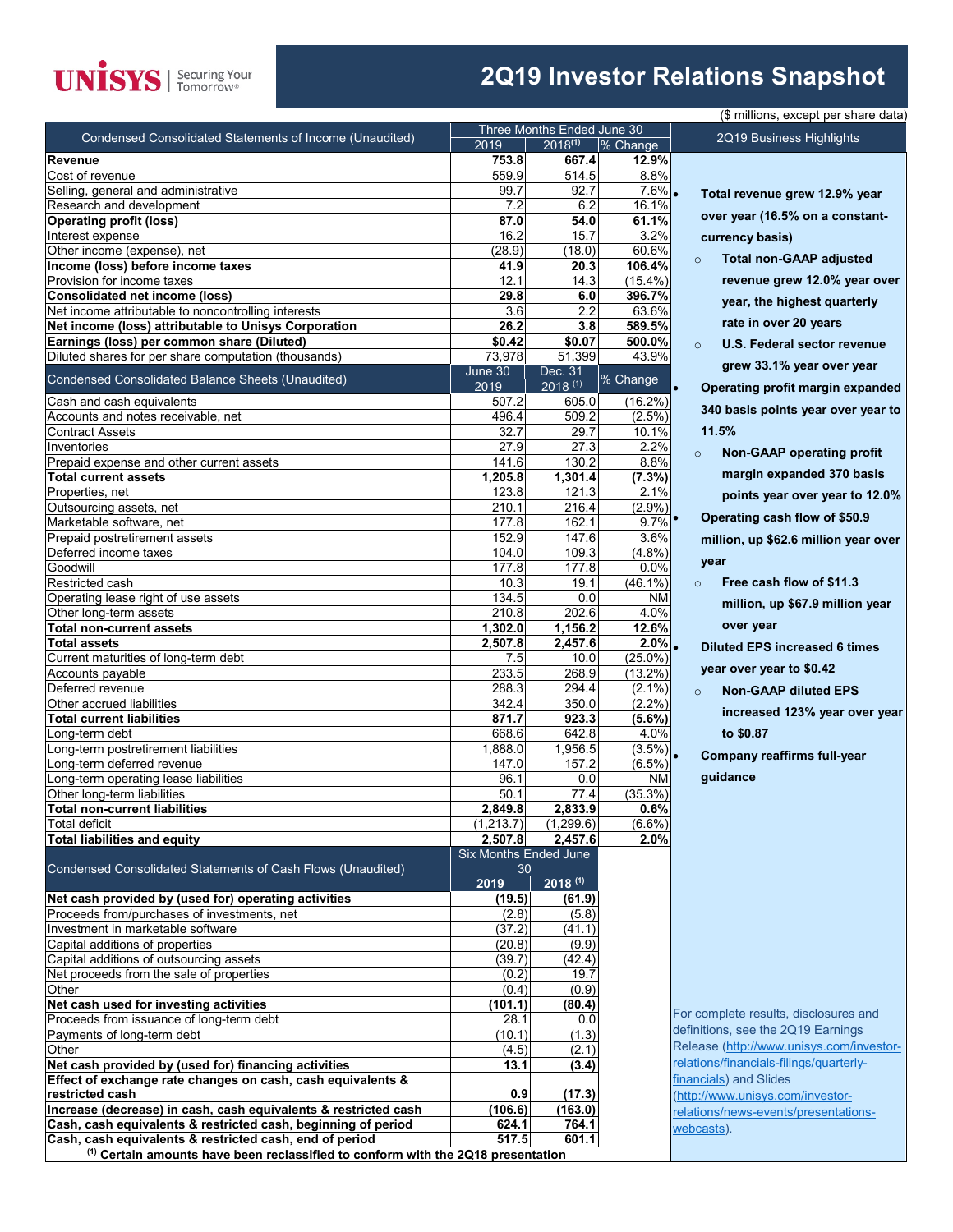## 2Q19 GAAP Revenue Profile (\$M)



| Segment                         | <b>2Q19</b> | <b>2Q18</b> | Change        | $\frac{9}{6}$ | <b>In Constant Currency</b> |
|---------------------------------|-------------|-------------|---------------|---------------|-----------------------------|
| Services                        | \$653.4     | \$586.7     | \$66.7        | 11.4%         | 15.0%                       |
| Technology                      | \$100.4     | \$80.7      | \$19.7        | 24.4%         | 27.3%                       |
| Total                           | \$753.8     | \$667.4     | \$86.4        | 12.9%         | 16.5%                       |
| <b>Segment Detail</b>           | <b>2Q19</b> | <b>2Q18</b> | <b>Change</b> | %             | <b>In Constant Currency</b> |
| Cloud & Infrastructure Services | \$391.3     | \$333.5     | \$57.8        | 17.3%         | 21.0%                       |
| <b>Application Services</b>     | \$196.7     | \$194.0     | \$2.7         | 1.4%          | 4.3%                        |
| <b>BPO Services</b>             | \$65.4      | \$59.2      | \$6.2         | 10.5%         | 16.4%                       |
| Technology                      | \$100.4     | \$80.7      | \$19.7        | 24.4%         | 27.3%                       |
| Total                           | \$753.8     | \$667.4     | \$86.4        | 12.9%         | 16.5%                       |
| Geography                       | <b>2Q19</b> | <b>2Q18</b> | <b>Change</b> | $\frac{9}{6}$ | <b>In Constant Currency</b> |
| U.S.& Canada                    | \$400.9     | \$315.1     | \$85.8        | 27.2%         | 27.3%                       |
| International                   | \$352.9     | \$352.3     | \$0.6         | 0.2%          | 6.6%                        |
| Total                           | \$753.8     | \$667.4     | \$86.4        | 12.9%         | 16.5%                       |
| <b>Regional Detail</b>          | <b>2Q19</b> | 2Q18        | <b>Change</b> | $\frac{9}{6}$ | <b>In Constant Currency</b> |
| U.S. & Canada                   | \$400.9     | \$315.1     | \$85.8        | 27.2%         | 27.3%                       |
| <b>EMEA</b>                     | \$204.4     | \$191.7     | \$12.7        | 6.6%          | 12.6%                       |
| Asia Pacific                    | \$81.5      | \$93.6      | (\$12.1)      | $(12.9\%)$    | $(8.4\%)$                   |
| Latin America                   | \$67.0      | \$67.0      | \$0.0         | 0.0%          | 10.3%                       |
| Total                           | \$753.8     | \$667.4     | \$86.4        | 12.9%         | 16.5%                       |
| <b>Sector</b>                   | <b>2Q19</b> | <b>2Q18</b> | <b>Change</b> | $\frac{9}{6}$ | <b>In Constant Currency</b> |
| <b>Enterprise Solutions</b>     | \$569.4     | \$528.9     | \$40.5        | 7.7%          | 12.0%                       |
| U.S. Federal                    | \$184.4     | \$138.5     | \$45.9        | 33.1%         | 33.1%                       |
| Total                           | \$753.8     | \$667.4     | \$86.4        | 12.9%         | 16.5%                       |
| <b>Sector Detail</b>            | <b>2Q19</b> | <b>2Q18</b> | <b>Change</b> | $\frac{9}{6}$ | <b>In Constant Currency</b> |
| U.S. Federal                    | \$184.4     | \$138.5     | \$45.9        | 33.1%         | 33.1%                       |
| <b>Public Sector</b>            | \$153.0     | \$144.6     | \$8.4         | 5.8%          | 9.4%                        |
| Commercial                      | \$226.0     | \$225.8     | \$0.2         | 0.1%          | 2.7%                        |
| Financial                       | \$190.4     | \$158.5     | \$31.9        | 20.1%         | 28.0%                       |
| Total                           | \$753.8     | \$667.4     | \$86.4        | 12.9%         | 16.5%                       |
| Revenue Type                    | <b>2Q19</b> | <b>2Q18</b> | Change        | $\%$          |                             |
| <b>Recurring Services</b>       | \$537.3     | \$477.7     | \$59.6        | 12.5%         |                             |
| <b>Non-Recurring Services</b>   | \$116.1     | \$109.0     | \$7.1         | 6.5%          |                             |
| Technology                      | \$100.4     | \$80.7      | \$19.7        | 24.4%         |                             |
| Total                           | \$753.8     | \$667.4     | \$86.4        | 12.9%         |                             |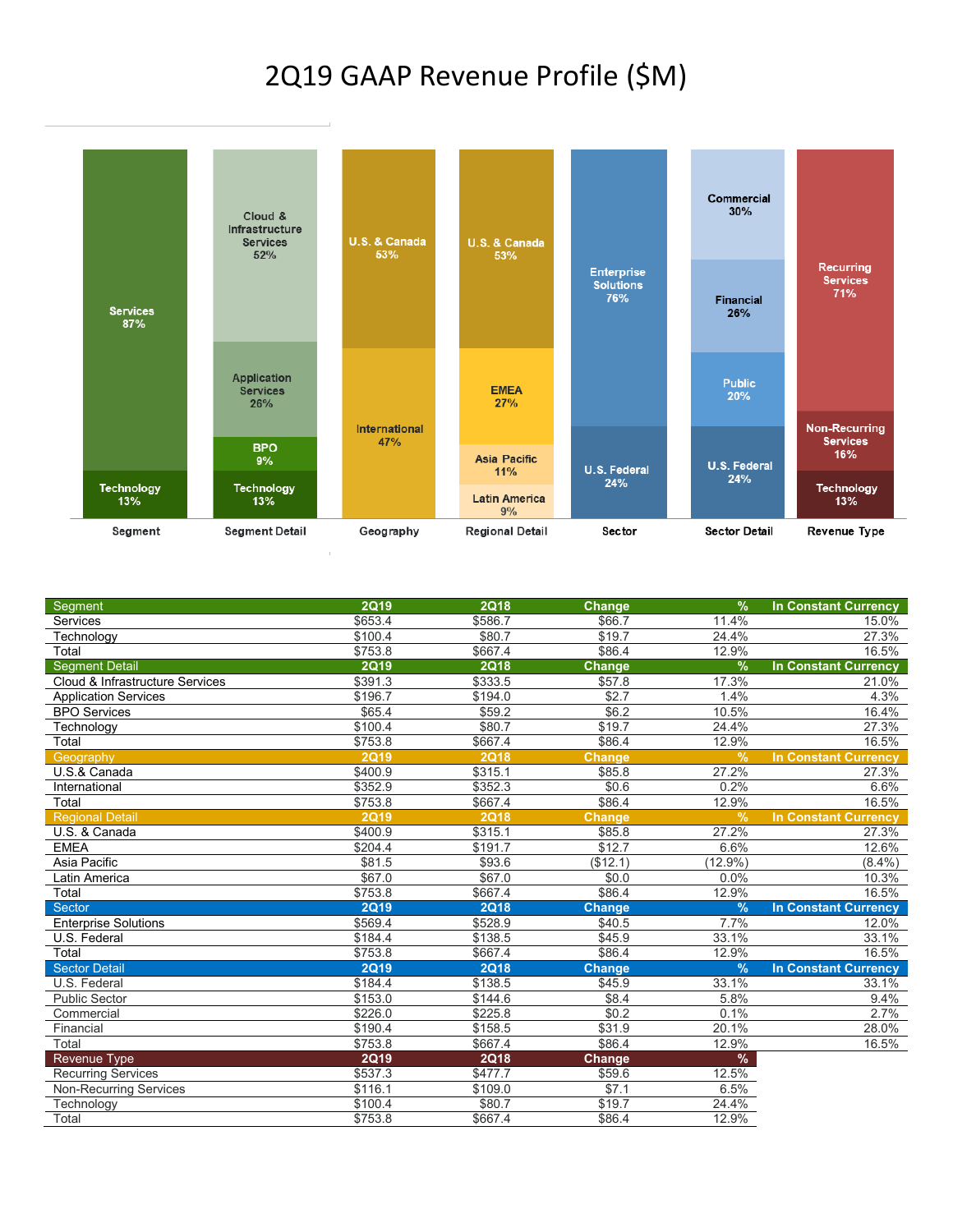## 2Q19 Non-GAAP Adjusted Revenue Profile (\$M)



| Segment                                      | <b>2Q19</b> | <b>2Q18</b> | <b>Change</b> | $\frac{9}{6}$ | <b>In Constant Currency</b> |
|----------------------------------------------|-------------|-------------|---------------|---------------|-----------------------------|
| Services                                     | \$646.9     | \$586.7     | \$60.2        | 10.3%         | 13.8%                       |
| Technology                                   | \$100.4     | \$80.7      | \$19.7        | 24.4%         | 27.3%                       |
| Total                                        | \$747.3     | \$667.4     | \$79.9        | 12.0%         | 15.5%                       |
| <b>Seament Detail</b>                        | <b>2Q19</b> | <b>2Q18</b> | <b>Change</b> | $\frac{9}{6}$ | <b>In Constant Currency</b> |
| Cloud & Infrastructure Services              | \$391.3     | \$333.5     | \$57.8        | 17.3%         | 21.0%                       |
| <b>Application Services</b>                  | \$196.7     | \$194.0     | \$2.7         | 1.4%          | 4.3%                        |
| <b>Business Process Outsourcing Services</b> | \$58.9      | \$59.2      | (\$0.3)       | $(0.5\%)$     | 4.8%                        |
| Technology                                   | \$100.4     | \$80.7      | \$19.7        | 24.4%         | 27.3%                       |
| Total                                        | \$747.3     | \$667.4     | \$79.9        | 12.0%         | 15.5%                       |
| Geography                                    | <b>2Q19</b> | <b>2Q18</b> | <b>Change</b> | $\frac{9}{6}$ | <b>In Constant Currency</b> |
| U.S.& Canada                                 | \$400.9     | \$315.1     | \$85.8        | 27.2%         | 27.3%                       |
| International                                | \$346.4     | \$352.3     | ( \$5.9)      | (1.7%         | 4.6%                        |
| Total                                        | \$747.3     | \$667.4     | \$79.9        | 12.0%         | 15.5%                       |
| <b>Regional Detail</b>                       | <b>2Q19</b> | 2Q18        | <b>Change</b> | $\frac{9}{6}$ | <b>In Constant Currency</b> |
| U.S. & Canada                                | \$400.9     | \$315.1     | \$85.8        | 27.2%         | 27.3%                       |
| <b>EMEA</b>                                  | \$197.9     | \$191.7     | \$6.2         | 3.2%          | 9.0%                        |
| Asia Pacific                                 | \$81.5      | \$93.6      | (\$12.1)      | (12.9%        | $(8.4\%)$                   |
| Latin America                                | \$67.0      | \$67.0      | \$0.0         | 0.0%          | 10.3%                       |
| Total                                        | \$747.3     | \$667.4     | \$79.9        | 12.0%         | 15.5%                       |
| Sector                                       | <b>2Q19</b> | <b>2Q18</b> | <b>Change</b> | $\frac{9}{6}$ | <b>In Constant Currency</b> |
| Enterprise                                   | \$562.9     | \$528.9     | \$34.0        | 6.4%          | 10.8%                       |
| U.S. Federal                                 | \$184.4     | \$138.5     | \$45.9        | 33.1%         | 33.1%                       |
| Total                                        | \$747.3     | \$667.4     | \$79.9        | 12.0%         | 15.5%                       |
| <b>Sector Detail</b>                         | <b>2Q19</b> | <b>2Q18</b> | <b>Change</b> | $\frac{9}{6}$ | <b>In Constant Currency</b> |
| U.S. Federal                                 | \$184.4     | \$138.5     | \$45.9        | 33.1%         | 33.1%                       |
| <b>Public Sector</b>                         | \$153.0     | \$144.6     | \$8.4         | 5.8%          | 9.4%                        |
| Commercial                                   | \$226.0     | \$225.8     | \$0.2         | 0.1%          | 2.7%                        |
| Financial                                    | \$183.9     | \$158.5     | \$25.4        | 16.0%         | 23.7%                       |
| Total                                        | \$747.3     | \$667.4     | \$79.9        | 12.0%         | 15.5%                       |
| Revenue Type                                 | <b>2Q19</b> | <b>2Q18</b> | Change        | %             |                             |
| <b>Recurring Services</b>                    | \$537.3     | \$477.7     | \$59.6        | 12.5%         |                             |
| <b>Non-Recurring Services</b>                | \$109.6     | \$109.0     | \$0.6         | 0.6%          |                             |
| Technology                                   | \$100.4     | \$80.7      | \$19.7        | 24.4%         |                             |
| Total                                        | \$747.3     | \$667.4     | \$79.9        | 12.0%         |                             |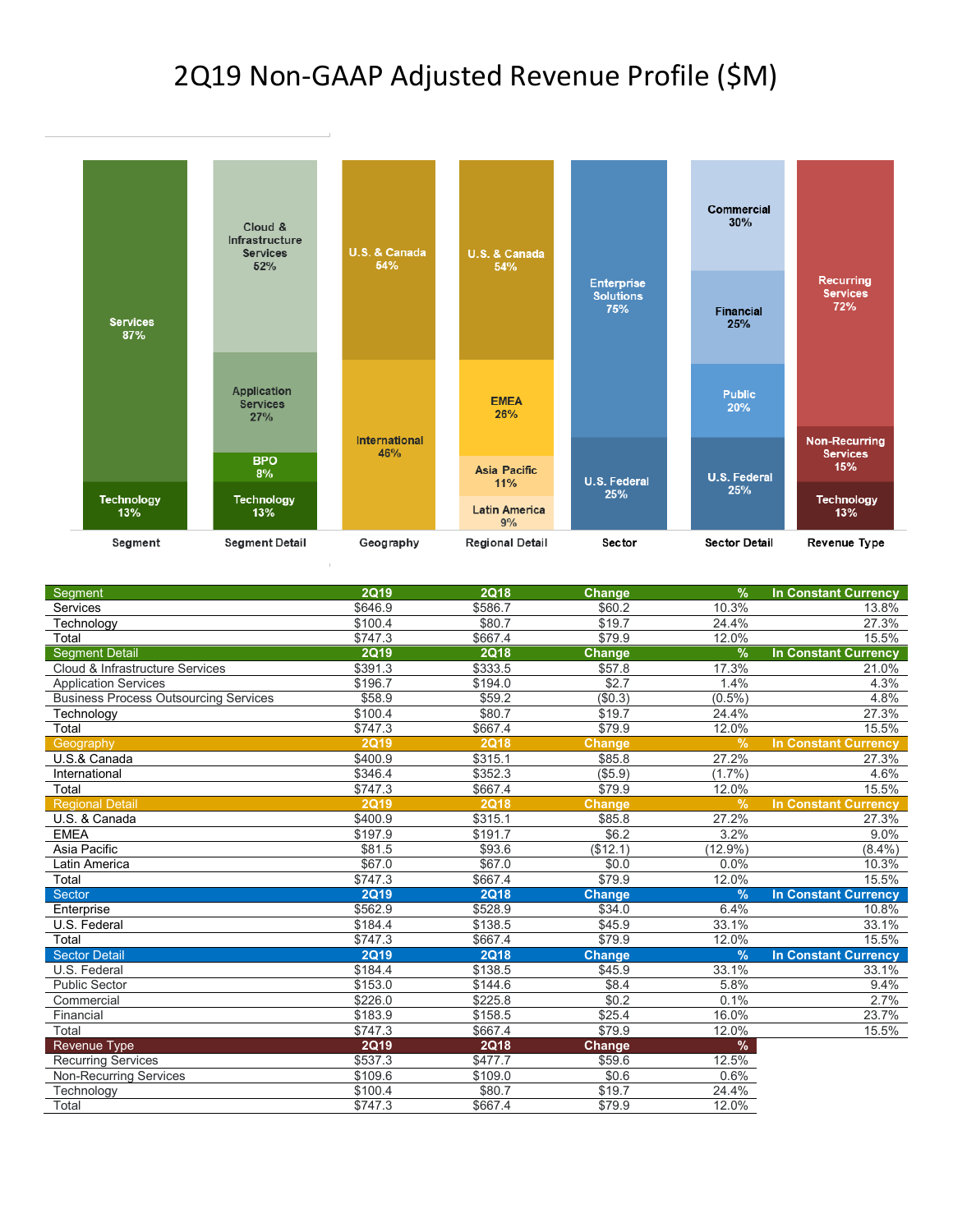# 1H19 GAAP Revenue Profile (\$M)



| Segment                                      | 1H19        | <b>1H18</b> | <b>Change</b> | $\%$          | <b>In Constant Currency</b> |
|----------------------------------------------|-------------|-------------|---------------|---------------|-----------------------------|
| Services                                     | \$1,265.5   | \$1,155.2   | \$110.3       | 9.5%          | 13.4%                       |
| Technology                                   | \$184.1     | \$220.6     | (\$36.5)      | $(16.5\%)$    | (12.8%)                     |
| Total                                        | \$1,449.6   | \$1,375.8   | \$73.8        | 5.4%          | 9.2%                        |
| <b>Segment Detail</b>                        | 1H19        | <b>1H18</b> | Change        | $\frac{9}{6}$ | <b>In Constant Currency</b> |
| Cloud & Infrastructure Services              | \$752.5     | \$651.9     | \$100.6       | 15.4%         | 19.3%                       |
| <b>Application Services</b>                  | \$385.8     | \$386.9     | (\$1.1)       | (0.3%         | 2.9%                        |
| <b>Business Process Outsourcing Services</b> | \$127.2     | \$116.4     | \$10.8        | 9.3%          | 15.4%                       |
| Technology                                   | \$184.1     | \$220.6     | (\$36.5)      | $(16.5\%)$    | $(12.8\%)$                  |
| Total                                        | \$1,449.6   | \$1,375.8   | \$73.8        | 5.4%          | 9.2%                        |
| Geography                                    | 1H19        | <b>1H18</b> | Change        | $\frac{9}{6}$ | <b>In Constant Currency</b> |
| $\overline{U.S.}$ & Canada                   | \$742.0     | \$609.3     | \$132.7       | 21.8%         | 21.9%                       |
| International                                | \$707.6     | \$766.5     | (\$58.9)      | (7.7%         | $(1.3\%)$                   |
| Total                                        | \$1,449.6   | \$1,375.8   | \$73.8        | 5.4%          | 9.2%                        |
| <b>Regional Detail</b>                       | <b>1H19</b> | <b>1H18</b> | <b>Change</b> | $\frac{9}{6}$ | <b>In Constant Currency</b> |
| U.S. & Canada                                | \$742.0     | \$609.3     | \$132.7       | 21.8%         | 21.9%                       |
| <b>EMEA</b>                                  | \$406.6     | \$422.7     | (\$16.1)      | (3.8%)        | 2.3%                        |
| Asia Pacific                                 | \$173.0     | \$194.5     | (\$21.5)      | $(11.1\%)$    | $(6.3\%)$                   |
| Latin America                                | \$128.0     | \$149.3     | (\$21.3)      | $(14.3\%)$    | $(4.8\sqrt{6})$             |
| Total                                        | \$1,449.6   | \$1,375.8   | \$73.8        | 5.4%          | 9.2%                        |
| Sector                                       | <b>1H19</b> | <b>1H18</b> | Change        | %             | <b>In Constant Currency</b> |
| Enterprise                                   | \$1,123.9   | \$1,093.5   | \$30.4        | 2.8%          | 7.6%                        |
| U.S. Federal                                 | \$325.7     | \$282.3     | \$43.4        | 15.4%         | 15.4%                       |
| Total                                        | \$1,449.6   | \$1,375.8   | \$73.8        | 5.4%          | 9.2%                        |
| <b>Sector Detail</b>                         | <b>1H19</b> | <b>1H18</b> | <b>Change</b> | $\frac{9}{6}$ | <b>In Constant Currency</b> |
| U.S. Federal                                 | \$325.7     | \$282.3     | \$43.4        | 15.4%         | 15.4%                       |
| <b>Public Sector</b>                         | \$311.1     | \$304.2     | \$6.9         | 2.3%          | 6.6%                        |
| Commercial                                   | \$444.4     | \$440.4     | \$4.0         | 0.9%          | 3.8%                        |
| Financial                                    | \$368.4     | \$348.9     | \$19.5        | 5.6%          | 13.4%                       |
| Total                                        | \$1,449.6   | \$1,375.8   | \$73.8        | 5.4%          | 9.2%                        |
| <b>Revenue Type</b>                          | 1H19        | 1H18        | Change        | $\%$          |                             |
| <b>Recurring Services</b>                    | \$1,042.1   | \$944.5     | \$97.6        | 10.3%         |                             |
| <b>Non-Recurring Services</b>                | \$223.4     | \$210.7     | \$12.7        | 6.0%          |                             |
| Technology                                   | \$184.1     | \$220.6     | (\$36.5)      | $(16.5\%)$    |                             |
| Total                                        | \$1,449.6   | \$1,375.8   | \$73.8        | 5.4%          |                             |